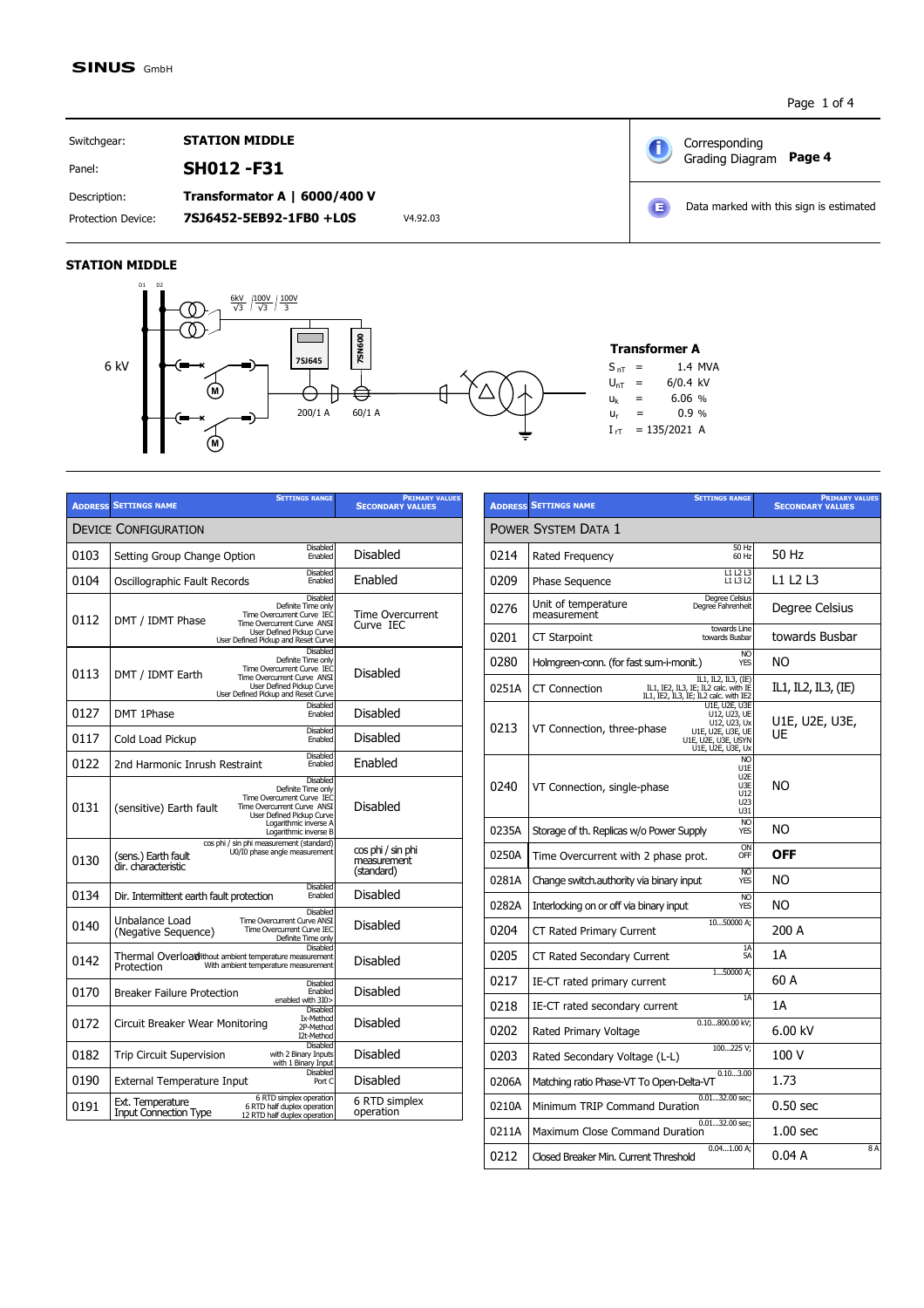**ADDRESS SETTINGS NAME**

SETTING GROUP A

**Page 4** Corresponding<br>
Grading Diagram Page 4 Corresponding

Switchgear: **STATION MIDDLE** 

Panel: **SH012 -F31**

Protection Device: **7SJ6452-5EB92-1FB0 +L0S** V4.92.03 Description: **Transformator A | 6000/400 V**

**SETTINGS RANGE** 

**SECONDARY VALUES PRIMARY VALUES**

| Б | <b>74.92.03</b><br>$\sim$ |  |
|---|---------------------------|--|
|   |                           |  |

|       | Е                                                                                                             | Data marked with this sign is estimated          |
|-------|---------------------------------------------------------------------------------------------------------------|--------------------------------------------------|
|       |                                                                                                               |                                                  |
|       | <b>SETTINGS RANGE</b><br><b>ADDRESS SETTINGS NAME</b>                                                         | <b>PRIMARY VALUES</b><br><b>SECONDARY VALUES</b> |
|       | <b>MEASUREMENT SUPERVISION</b>                                                                                |                                                  |
| 5301  | OFF<br><b>Fuse Fail Monitor</b><br>on (solid grounded power system)<br>on (Peterson-Coil grounded / isolated) | OFF                                              |
| 5310  | N <sub>O</sub><br>Block protection by FFM<br><b>YES</b>                                                       | <b>YES</b>                                       |
| 8101  | <b>OFF</b><br><b>Measurement Supervision</b><br>ON                                                            | OΝ                                               |
| 5201  | <b>ON</b><br>VT broken wire supervision<br>OFF                                                                | <b>OFF</b>                                       |
| 5302  | 10100V;<br>Zero Sequence Voltage                                                                              | 1.8 <sub>K</sub><br>30 V                         |
| 5303  | 0.101.00A;<br><b>Residual Current</b>                                                                         | 20 A<br>0.10A                                    |
| 5308A | $0.051.00A$ :<br>Delta Current Threshold (3phase)                                                             | 20A<br>0.10A                                     |
| 8102  | $10100V$ :<br>Voltage Threshold for Balance Monitoring                                                        | 3.0 <sub>k</sub><br>50 V                         |
| 8103  | 0.580.90<br>Balance Factor for Voltage Monitor                                                                | 0.75                                             |
|       | $0.10 - 1.00 \Delta$                                                                                          | $100 \Delta$                                     |

|       | <b>POWER SYSTEM DATA 2</b>                                                                                               |                          |  |  |
|-------|--------------------------------------------------------------------------------------------------------------------------|--------------------------|--|--|
| 1101  | 0.10800.00 kV;<br>Measurement: Full Scale Voltage (100%)                                                                 | 6.00 kV                  |  |  |
| 1102  | 1050000 A;<br>Measurement: Full Scale Current (100%)                                                                     | 135 A                    |  |  |
| 1108  | not reversed<br>not reversed<br>P,Q operational measured values sign<br>reversed                                         |                          |  |  |
|       | DMT / IDMT PHASE/EARTH OVERCURRENT                                                                                       | 50/51                    |  |  |
| 1201  | ON<br><b>Phase Time Overcurrent</b><br>OFF                                                                               | OΝ                       |  |  |
| 1213A | I>>> instantaneously<br>I>> instantaneously<br>Manual Close Mode<br>I> instantaneously<br>Ip instantaneously<br>Inactive | <b>Inactive</b>          |  |  |
| 1215A | $0.0060.00$ sec:<br>Dropout Time Delay DMT Phase                                                                         | 0.00 <sub>sec</sub>      |  |  |
| 2201  | OFF<br>Inrush Restraint<br>ON                                                                                            | ON                       |  |  |
| 1219A | Fundamental component<br>$I >>$ measurement of<br><b>True RMS</b><br>Instantaneous values                                | Fundamental<br>component |  |  |
| 1216A | Always<br>$I>>$ active<br>with Auto Reclose active                                                                       | Always                   |  |  |
| 1217  | 1.0035.00 A; oo<br>$I>>$ Pickup                                                                                          | oo A                     |  |  |
| 1218  | $0.0060.00$ sec; oo<br>T I>>> Time Delay                                                                                 | oo sec                   |  |  |
| 1220A | Fundamental component<br>I>> measurement of<br><b>True RMS</b>                                                           | Fundamental<br>component |  |  |
| 1214A | Always<br>$I>>$ active<br>with Auto Reclose active                                                                       | Always                   |  |  |
| 1202  | 0.1035.00 A; oo<br>I>> Pickup                                                                                            | 2800 A<br>14.00 A        |  |  |
| 1203  | $0.0060.00$ sec; oo<br>T I>> Time Delay                                                                                  | 0.01 sec                 |  |  |
| 1221A | Fundamental component<br>I > measurement of<br><b>True RMS</b>                                                           | Fundamental<br>component |  |  |
| 1204  | 0.1035.00 A; oo<br>I> Pickup                                                                                             | 700 A<br>3.50 A          |  |  |
| 1205  | $0.0060.00$ sec; oo<br>T I > Time Delay                                                                                  | 0.60 sec                 |  |  |
| 1222A | Fundamental component<br>Ip measurement of<br><b>True RMS</b>                                                            | Fundamental<br>component |  |  |
| 1207  | 0.104.00A;<br>Ip Pickup                                                                                                  | 162 A<br>0.81 A          |  |  |
| 1208  | 0.053.20 sec; oo<br>T Ip Time Dial                                                                                       | $2.50$ sec               |  |  |
| 1210  | Instantaneous<br>Drop-Out Characteristic<br><b>Disk Emulation</b>                                                        | <b>Disk Emulation</b>    |  |  |
| 1211  | Normal Inverse<br>Very Inverse<br><b>IEC Curve</b><br><b>Extremely Inverse</b><br>Long Inverse                           | <b>Extremely Inverse</b> |  |  |
| 1223  | NO.<br>Voltage controlled<br>Voltage Influence<br>Voltage restraint                                                      | NO.                      |  |  |
| 1224  | 10.0125.0V;<br>U< Threshold for Release Ip                                                                               | 75.0 V                   |  |  |
| 2202  | 1045%;<br>2nd. harmonic in % of fundamental                                                                              | 15 %                     |  |  |
| 2203  | <b>NO</b><br>Cross Block<br>YES                                                                                          | ΝO                       |  |  |
| 2204  | 0.00180.00 sec;<br><b>Cross Block Time</b>                                                                               | $0.00 \text{ sec}$       |  |  |
| 2205  | $0.3025.00$ A;<br>Maximum Current for Inrush Restraint                                                                   | 2240 A<br>11.20 A        |  |  |
|       |                                                                                                                          |                          |  |  |

| 10100 V;<br>Zero Sequence Voltage                                                                | 1.8 kV<br>30 V                        |  |  |
|--------------------------------------------------------------------------------------------------|---------------------------------------|--|--|
| 0.101.00A;<br><b>Residual Current</b>                                                            | 20 A<br>0.10A                         |  |  |
| 0.051.00A;<br>Delta Current Threshold (3phase)                                                   | 20A<br>0.10A                          |  |  |
| 10100 V;<br>50 V<br>8102<br>Voltage Threshold for Balance Monitoring                             |                                       |  |  |
| 0.580.90<br>Balance Factor for Voltage Monitor                                                   | 0.75                                  |  |  |
| 0.101.00A;<br><b>Current Balance Monitor</b>                                                     | 100A<br>0.50A                         |  |  |
| 0.100.90<br>Balance Factor for Current Monitor                                                   | 0.50                                  |  |  |
| $0100$ sec;<br>T Balance Factor for Voltage Monitor                                              | 5 sec                                 |  |  |
| $0100$ sec;<br>T Current Balance Monitor                                                         | 5 sec                                 |  |  |
| 1.0100.0V;<br>Threshold voltage sum                                                              | 0.5 kV<br>8.0V                        |  |  |
| 1.0100.0V;<br>Maximum phase to phase voltage                                                     | 1.0 <sub>KV</sub><br>16.0 V           |  |  |
| 1.0100.0V;<br>Minimum phase to phase voltage                                                     | 1.0 <sub>KV</sub><br>16.0 V           |  |  |
| 10.0200.0 V;<br>Symmetry phase to phase voltages                                                 | 1.0 kV<br>16.0 V                      |  |  |
| 0.041.00A;<br>Minimum line current                                                               | 8A<br>0.04 A                          |  |  |
| 0.0032.00 sec;<br>Alarm delay time                                                               | $1.25$ sec                            |  |  |
|                                                                                                  |                                       |  |  |
| Standard<br>Meter resolution<br>Resolution Factor 10<br>Resolution Factor 100                    | Standard                              |  |  |
|                                                                                                  |                                       |  |  |
| Display Targets on every Pickup<br>Fault Display on LED /<br>Display Targets on TRIP only<br>LCD | Display Targets on<br>TRÍP ónly       |  |  |
| Spontaneous display of flt.annunciations<br>N <sub>O</sub>                                       | ΝO                                    |  |  |
|                                                                                                  |                                       |  |  |
| YES<br>T103-transfer limeted to 16 meas. values<br><b>NC</b>                                     | NO.                                   |  |  |
| $060$ min; $00$<br>Minimum hold time of latched LEDs                                             | 0 min                                 |  |  |
| YES<br>GOOSE-Stop<br>N <sub>O</sub>                                                              | <b>NO</b>                             |  |  |
| <b>OSCILLOGRAPHIC FAULT RECORDS</b>                                                              |                                       |  |  |
| Save with Pickup<br>Waveform Capture<br>Save with TRIP                                           | Save with Pickup                      |  |  |
| Start with TRIP<br>Fault event<br>Scope of Waveform Data<br>Power System fault                   | Fault event                           |  |  |
| $0.305.00$ sec;<br>Max. length of a Waveform Capture Record                                      | 2.00 <sub>sec</sub>                   |  |  |
| $0.050.50$ sec;<br>Captured Waveform Prior to Trigger                                            | $0.25$ sec                            |  |  |
| 0.050.50 sec;<br>Captured Waveform after Event                                                   | $0.10$ sec                            |  |  |
|                                                                                                  | <b>ENERGY</b><br><b>DEVICE</b><br>YES |  |  |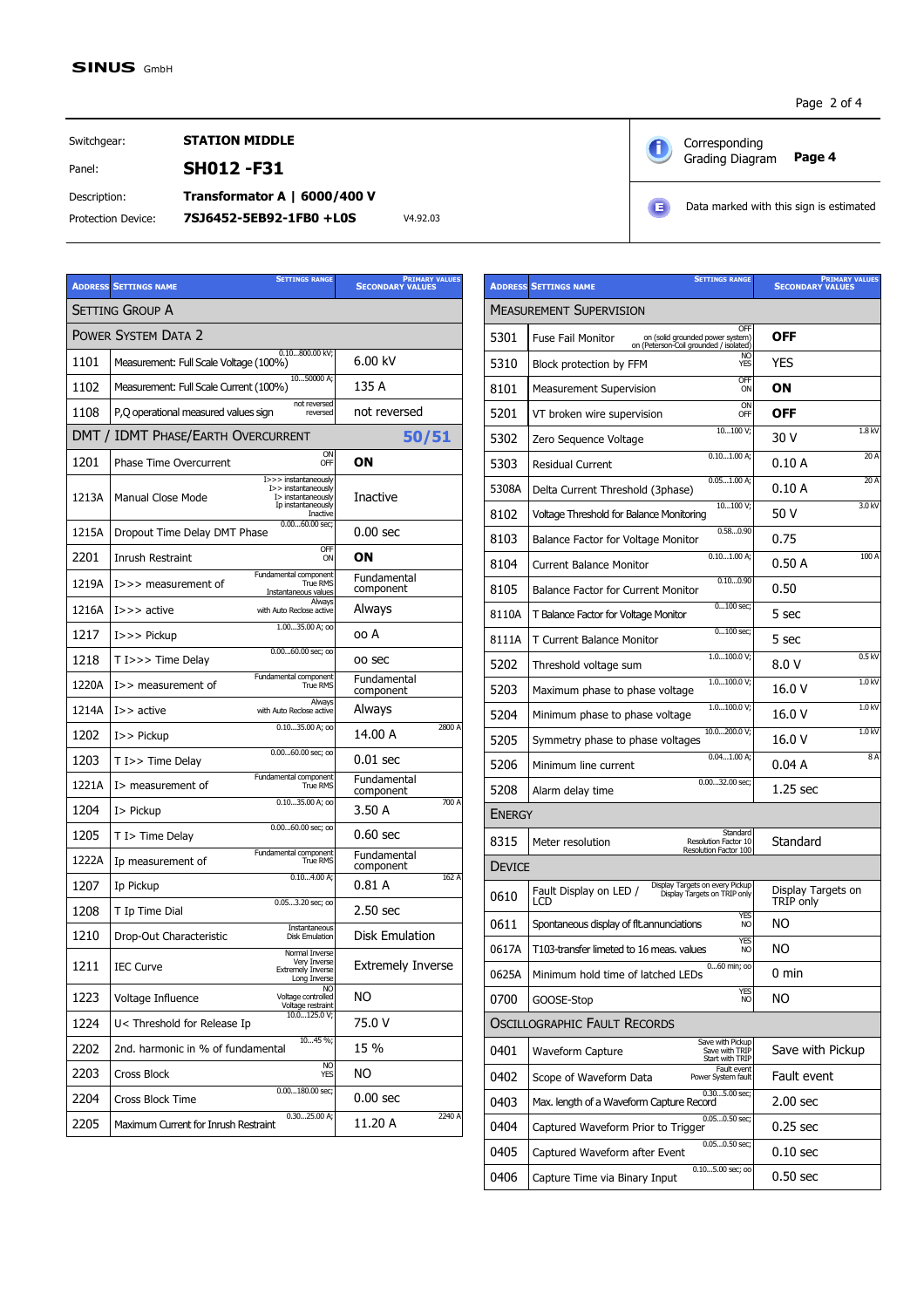## **SINUS GmbH**

Page 3 of 4

| Switchgear:<br>Panel:<br>Description:<br><b>Protection Device:</b> | <b>STATION MIDDLE</b><br><b>SH012-F31</b><br>Transformator A   6000/400 V<br>7SJ6452-5EB92-1FB0 +L0S<br>V4.92.03 | $(\overline{M}V)$ | $I_n =$<br>$1 \quad A$<br>Relay rated current |
|--------------------------------------------------------------------|------------------------------------------------------------------------------------------------------------------|-------------------|-----------------------------------------------|
| Switchgear:<br>Panel:<br>Description:<br>Protection Device:        | 6281   380 V<br><b>Transformator A</b><br><b>Incoming Feeder</b><br><b>Unknown</b>                               | $\mathbf{L}$ v    | $I_n =$<br>2500 A<br>Relay rated current      |

**STATION MIDDLE** 



**BASED ON CT MV**  $\frac{1 \text{ kmax}}{1 \text{ km in 3P}}$  17.10 kA 85.5  $\begin{array}{|c|c|c|c|}\n\hline\nI_{kmin 3P} & \multicolumn{1}{c|}{\bf 6.80 kA} & \multicolumn{1}{c|}{\bf 34.0}\n\hline\nI_{kmin 2P} & \multicolumn{1}{c|}{\bf 5.90 kA} & \multicolumn{1}{c|}{\bf 29.5}\n\hline\n\end{array}$  $\overline{I_{\text{kmin }2P}}$  5.90 kA  $I_{kmin 1P}$  - -**Current Result**

 $\frac{2}{\sqrt{2}}$ 

| <b>PARAMETER</b>  | <b>VALUE</b>    | <b>DESCRIPTION</b>                 |
|-------------------|-----------------|------------------------------------|
| $S_{nT}$          | 1.4 MVA         | Rated apparent power               |
| $U_{nTHV}$        | 6 <sub>kV</sub> | Rated voltage at high voltage side |
| $U_{nTLV}$        | $0.4$ kV        | Rated voltage at low voltage side  |
| Uk                | 6.06%           | Reference short-circuit voltage    |
| U <sub>r</sub>    | 0.9%            | Rated resistance voltage drop      |
| Vector group      | Dyn11           | Vector group                       |
| I <sub>rush</sub> |                 | Rush current                       |
| t <sub>rush</sub> |                 | Time for rush                      |

|          | <b>BASED ON IN</b><br>LV | <b>BASED ON CT</b><br><b>MV</b> | <b>RESULT</b> | <b>CURRENT</b>       |
|----------|--------------------------|---------------------------------|---------------|----------------------|
|          |                          | 0.7                             | 135 A         | $I_r$                |
|          |                          | 1.7                             | 337 A         | $I_{st}$             |
|          |                          | 10.2                            | 2.05 kA       | I <sub>kmax</sub>    |
|          |                          | 7.6                             | 1.52 kA       | I <sub>kmin 3P</sub> |
|          |                          | 7.6                             | 1.52 kA       | $I_{kmin 2P}$        |
| 6 kV     |                          | 4.8                             | 0.97kA        | $I_{kmin1P}$         |
| $0.4$ kV |                          |                                 | 2021 A        | $I_r$                |
|          |                          |                                 | 5052 A        | $I_{st}$             |
|          | 12.3                     |                                 | 30.70 kA      | I <sub>kmax</sub>    |
|          | 9.1                      |                                 | 22.80 kA      | $I_{kmin}$ 3P        |
|          | 7.9                      |                                 | 19.70 kA      | $I$ kmin 2P          |
|          | 10.0                     |                                 | 25.10 kA      | $I_{kmin1P}$         |

**6281 | 380 V** 0.38 kV